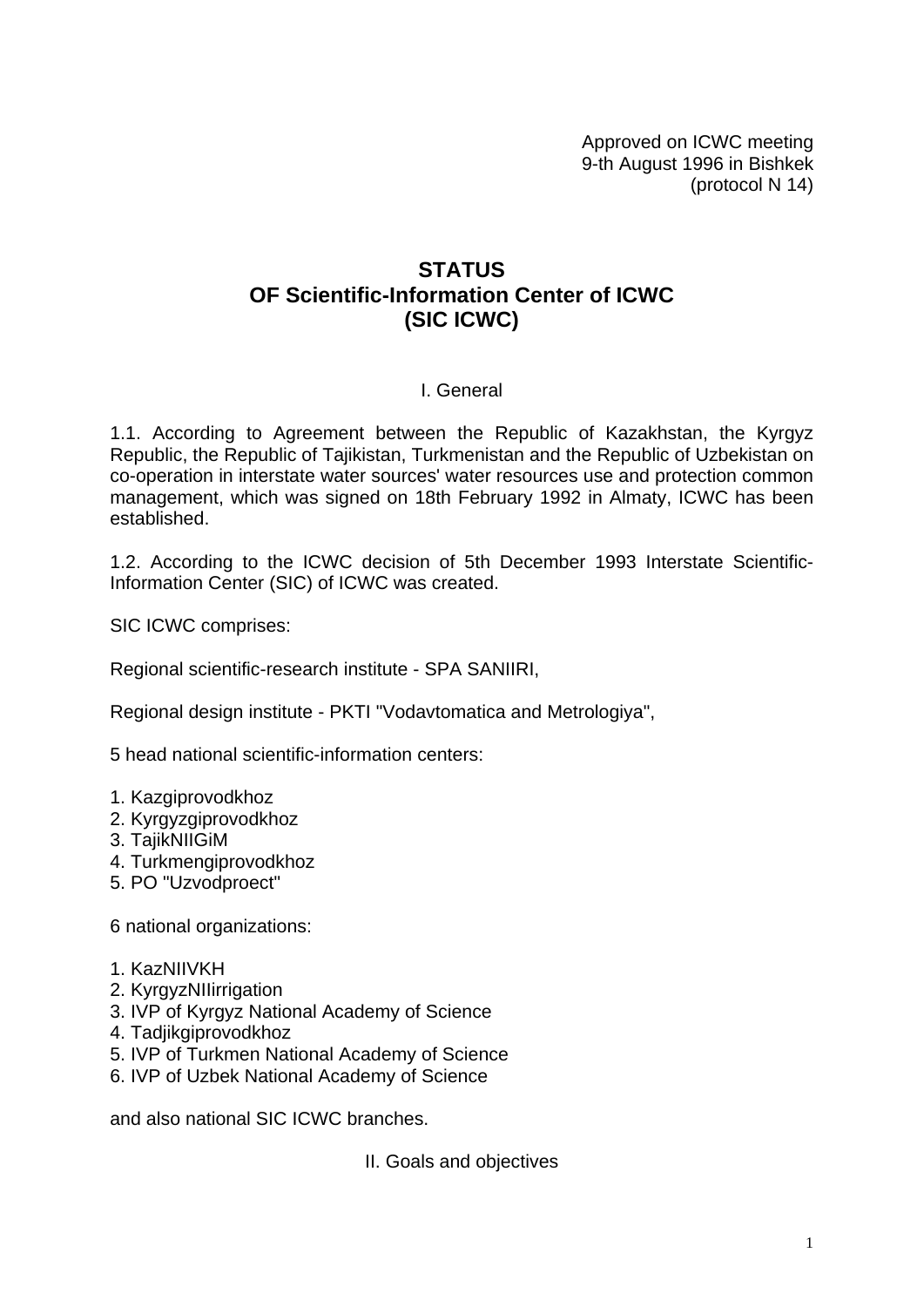2.1. SIC ICWC is charged as the ICWC executive body in decisions draft preparation on prospective development and water policy, water use and management perfection and ecological situation in the basin improvement.

2.2. Following this goal SIC ICWC by the means of involving organizations executes background and preparation of the Central Asian states' projects on the following issues:

- common water policy, elaboration of its main directions with regard to population and industry branches of the Central Asian states' interests;
- common program of water saving in the region and water supply provision improvement in the Amudarya and Syrdarya river basins and measures on their realization;
- continuation of works on scientific background of possibilities of water transfer from other basins in the Aral Sea basin;
- ecological situation improvement and consequences liquidation connected with Aral Sea desiccation and water sources exhaustion, natural situation in the Aral side, rivers deltas and in the basin sanitation;
- Amudarya and Syrdarya channel processes stabilization, scientific-grounded bank protection measures elaboration;
- water account and measurements perfection, new highly efficient technical means creation;
- BWOs' automated management system scientific background and methodological preparation;
- water-economic and water-protective measures' economic assessment;
- unified information system creation on water resources use, water and land monitoring.
- 2.3. Besides, SIC ICWC is charged by the following tasks:

2.3.1. Development of cooperative links on water-saving technologies, new watering methods and technique, water account and measurements and other measures, including pilot sites creation.

2.3.2. Publication and information provision of water-related organizations about advanced methods, scientific-technical achievements, specifications of ICWC members' enterprises production.

2.3.3. Regional reference-information fund organization with regard to specific features of the states' economic development, its provision with literature and licenses including reference-information services and literature exchange.

2.3.4. Coordination and expertise of all international projects carried out on regional problems of Central Asia and "Program of concrete actions".

Carrying out projects by means of organizations belonging to SIC ICWC, projects financing is executed through SIC ICWC. Reports acceptance and expertise is carried out with participation of all interested countries.

2.3.5. Joint ventures of regional meaning establishing.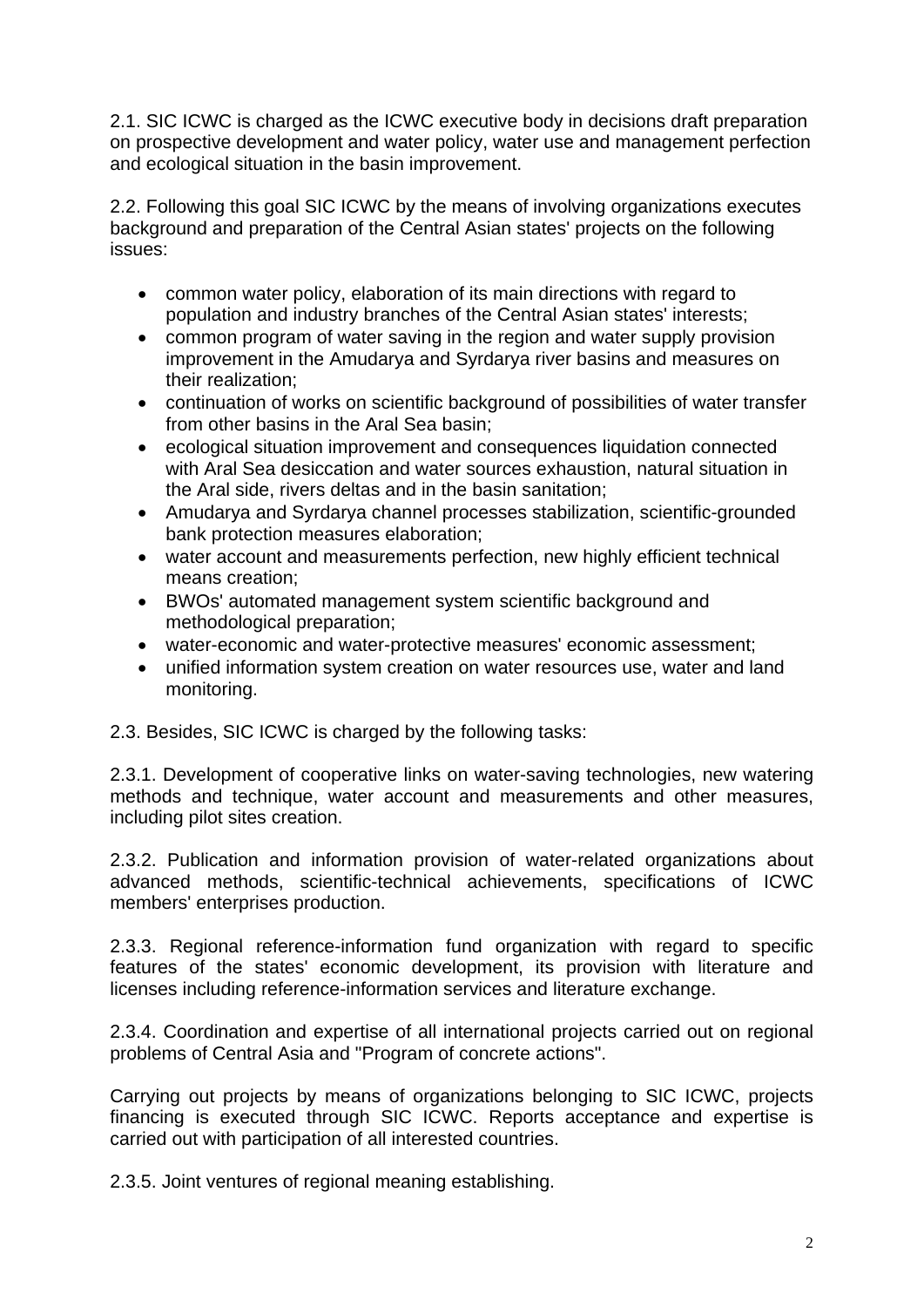2.3.6. Regional training courses organization for water-economy specialists.

# III. Activity organization

3.1. SIC ICWC organizes its activity directly and through its branches according to program established by ICWC with attraction of design institutes, scientific-research institutes, design bureaus, etc.

3.2. SIC ICWC coordinates established by ICWC plan fulfillment by regional and national research and design organizations and SIC ICWC branches and accepts and approves programs reports.

3.3. SIC ICWC has own editorial-publishing base for preparation and publication of bulletins, information sheets, newsletters, etc.

3.4. States - ICWC members have right to use free of charge SIC ICWC referenceinformation fund.

3.5. SIC ICWC and its branches' financing is proccured through the republics' Minvodkhozs:

- information system elaboration and maintenance on the base of cost estimates approved by ICWC and agreed with EC ICAS and IFAS Executive Direction on expense of member fees to the Aral Fund with expenses distribution between the republics according to share of used water resources;
- bulletin and other ICWC information publication in equal shares for each republics;
- prospective planning and scientific and design problems development within the ICWC plan - by each Minvodkhoz on expense of fees to the Aral Fund.

### IV. Leadership

4.1. SIC ICWC General Leadership is executed by Regional Council including all involved organizations' directors and branches heads.

Regional Council is responsible for:

- preparation of common working plans submitted to ICWC approval;
- coordination of joint researches on scientific-technical provision of the regional water-related problems, ecological programs elaboration and scientific ground measures on Amudarya and Syrdarya water resources preservation and development;
- preparation of proposals to ICWC on projects' leaders appointment, which are carried out within the international organization programs.

4.2. SIC ICWC is headed by Executive Director which is appointed by ICWC.

4.3. SIC ICWC Director: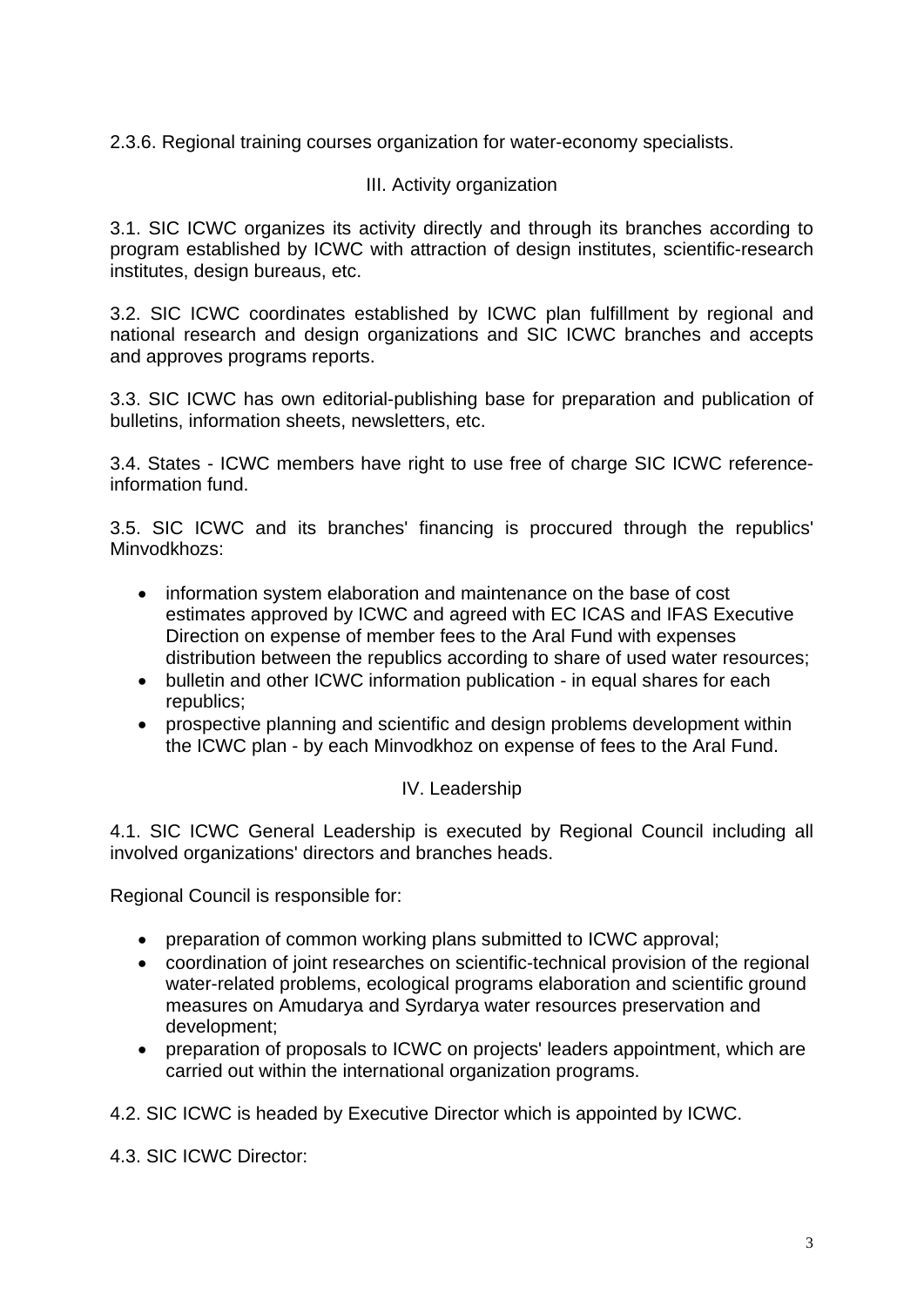- leads all Center's activity in periods between the Regional Council meetings, represents Center's interests without letter of attorney, signs agreements, gives letters of attorney;
- makes orders and regulations within his competence, selects and distributes personnel, approves staff composition, establishes monthly and additional payments, bonuses, etc.
- makes quarterly reports on the Regional Council meetings;

4.4. Under SIC ICWC Director's Leadership managerial staff and Regional Computer Center, foreign relations department, information-publishing division and water resources management department are established according to attached scheme.

4.4.1. SIC ICWC has juridical rights, stamp with Russian and English inscription, bank accounts, property and own balance.

4.4.2. SIC ICWC locates in Tashkent and works according to Uzbekistan legislation, given status and Interstate Council decision on international status of all organizations related to the Aral Sea problems.

4.4.3. SIC ICWC has right to establish own branches and divisions in the states - ICWC members with their agreement.

4.5. SIC ICWC is financed according to para 3.5 on the expense of budget payments of the states-founders and also on grants, loans and other payment of international organizations, on share of structural divisions income, which is annually established by SIC ICWC Regional Council, and works carried out under contracts by SIC ICWC itself.

4.6. On the sovereign states' territory all Aral Sea projects are carried out by the national institutes and organizations of states - ICWC members.

### V. Status fund and property

5.1. SIC ICWC status fund is 8672 th. sums and consists of its main funds and payments of ICWC members and EC ICAS on expense of the Aral Fund and the countries-donors' subsidies.

5.2. Property which is purchased on expense of ICWC members and other sources is ICWC property.

5.3. After SIC ICWC activity cessation its property is shared between the states according to share of participation.

### VI. Account and revision

6.1. SIC ICWC carries out operative and counting account and if necessary submits reports (accounts) on all kinds of scientific, financial and economic activity, particularly under ICWC contracts, provides accounts and balances reliability.